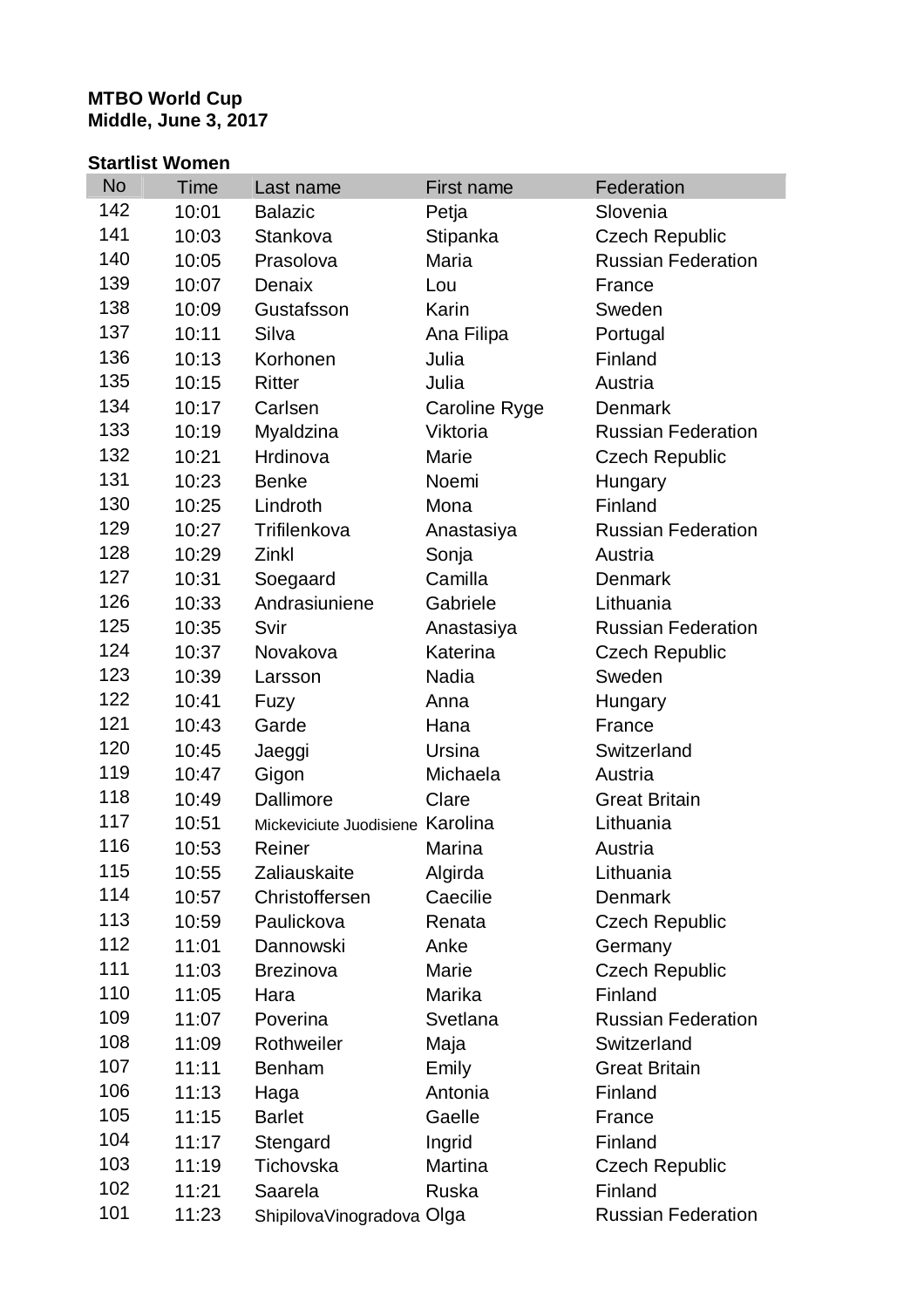| <b>Startlist Men</b> |       |                        |                 |                           |  |  |  |
|----------------------|-------|------------------------|-----------------|---------------------------|--|--|--|
| <b>No</b>            | Time  | Last name              | First name      | Federation                |  |  |  |
| 69                   | 10:00 | Osti                   | Dante           | Italy                     |  |  |  |
| 68                   | 10:02 | Dudic                  | Marko           | Slovenia                  |  |  |  |
| 67                   | 10:04 | Andrasiunas            | Petras          | Lithuania                 |  |  |  |
| 66                   | 10:06 | Klimo                  | Thomas          | Austria                   |  |  |  |
| 65                   | 10:08 | Guelennoc              | <b>Thibaud</b>  | France                    |  |  |  |
| 64                   | 10:10 | Tervala                | Miska           | Finland                   |  |  |  |
| 63                   | 10:12 | Raj                    | Gregor          | Slovenia                  |  |  |  |
| 62                   | 10:14 | Bergstrom              | Filip           | Sweden                    |  |  |  |
| 61                   | 10:16 | <b>Barreiro</b>        | Luis            | Portugal                  |  |  |  |
| 60                   | 10:18 | Sandberg               | Oskar           | Sweden                    |  |  |  |
| 59                   | 10:20 | <b>Rief</b>            | Andreas         | Austria                   |  |  |  |
| 58                   | 10:22 | Rossetto               | Riccardo        | Italy                     |  |  |  |
| 57                   | 10:24 | <b>Tsvetkov</b>        | Leonid          | <b>Russian Federation</b> |  |  |  |
| 56                   | 10:26 | Rasko                  | Yuriy           | <b>Ukraine</b>            |  |  |  |
| 55                   | 10:28 | Ferreira               | Joao            | Portugal                  |  |  |  |
| 54                   | 10:30 | <b>Krumins</b>         | Edgars          | Latvia                    |  |  |  |
| 53                   | 10:32 | Vidovic                | <b>Iztok</b>    | Slovenia                  |  |  |  |
| 52                   | 10:34 | <b>Nielsen</b>         | Rasmus Folino   | Denmark                   |  |  |  |
| 51                   | 10:36 | Wadell                 | <b>Marcus</b>   | Sweden                    |  |  |  |
| 50                   | 10:38 | Schmidt Morgenroth     | Jacques         | France                    |  |  |  |
| 49                   | 10:40 | <b>Huster</b>          | <b>Mark</b>     | Germany                   |  |  |  |
| 48                   | 10:42 | Marot                  | <b>Blaz</b>     | Slovenia                  |  |  |  |
| 47                   | 10:44 | <b>Sevcik</b>          | Martin          | <b>Czech Republic</b>     |  |  |  |
| 46                   | 10:46 | <b>Toll Clos</b>       | David           | Spain                     |  |  |  |
| 45                   | 10:48 | Hanhijarvi             | Petrus          | Finland                   |  |  |  |
| 44                   | 10:50 | <b>Kavaliauskas</b>    | Regimantas      | Lithuania                 |  |  |  |
| 43                   | 10:52 | Pistor                 | Matej           | Slovenia                  |  |  |  |
| 42                   | 10:54 | <b>Briconoks</b>       | Edgars          | Latvia                    |  |  |  |
| 41                   | 10:56 | <b>Mickus</b>          | <b>Donatas</b>  | Lithuania                 |  |  |  |
| 40                   | 10:58 | <b>Hess</b>            | <b>Hendrik</b>  | Germany                   |  |  |  |
| 39                   | 11:00 | Rozsa                  | Laszlo          | Hungary                   |  |  |  |
| 38                   | 11:02 | Soegaard               | Rasmus          | <b>Denmark</b>            |  |  |  |
| 37                   | 11:04 | <b>Marques</b>         | Daniel          | Portugal                  |  |  |  |
| 36                   | 11:06 | Karlsson Mood          | Linus           | Sweden                    |  |  |  |
| 35                   | 11:08 | <b>Tarres Villegas</b> | David           | Spain                     |  |  |  |
| 34                   | 11:10 | Turra                  | Piero           | <b>Italy</b>              |  |  |  |
| 33                   | 11:12 | Stryzhak               | Artem           | Ukraine                   |  |  |  |
| 32                   | 11:14 | Garde                  | Yoann           | France                    |  |  |  |
| 31                   | 11:16 | Jaeggi                 | Adrian          | Switzerland               |  |  |  |
| 30                   | 11:18 | Panov                  | Ivan            | <b>Russian Federation</b> |  |  |  |
| 29                   | 11:20 | <b>Hallik</b>          | <b>Margus</b>   | Estonia                   |  |  |  |
| 28                   | 11:22 | Pinsard                | Florian         | France                    |  |  |  |
| 27                   | 11:24 | Schachinger            | <b>Bernhard</b> | Austria                   |  |  |  |
| 26                   | 11:26 | Garcia Garcia          | Angel           | Spain                     |  |  |  |